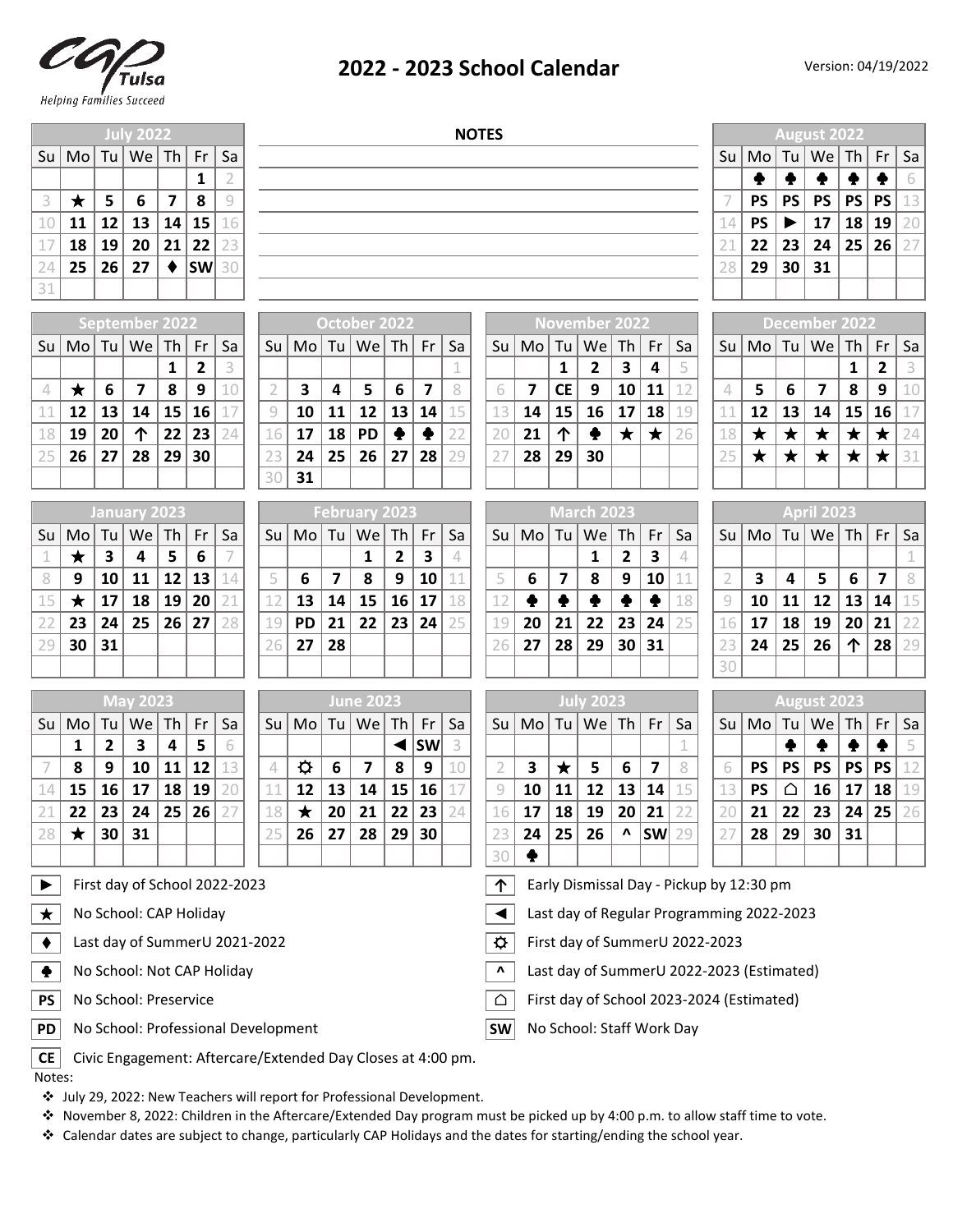

## **Calendario Escolar 2022 - 2023**

|                            |                                                                               |              | <b>Julio 2022</b>              |    |           |                | <b>NOTAS</b>                                                                                     |                  |                             |                         |              |               |    |                       |                                                                                                |                 |                   |                |                         | <b>Agosto 2022</b> |                                                       |            |             |                                 |                 |                         |             |
|----------------------------|-------------------------------------------------------------------------------|--------------|--------------------------------|----|-----------|----------------|--------------------------------------------------------------------------------------------------|------------------|-----------------------------|-------------------------|--------------|---------------|----|-----------------------|------------------------------------------------------------------------------------------------|-----------------|-------------------|----------------|-------------------------|--------------------|-------------------------------------------------------|------------|-------------|---------------------------------|-----------------|-------------------------|-------------|
| Do                         | Lu                                                                            | Mal          | Mi                             | Ju | Vi        | Sa             |                                                                                                  |                  |                             |                         |              |               |    |                       |                                                                                                |                 |                   |                |                         |                    |                                                       |            | Mal         | Mi                              | Ju              | Vi                      | Sa          |
|                            |                                                                               |              |                                |    | 1         | $\overline{2}$ |                                                                                                  |                  |                             |                         |              |               |    |                       |                                                                                                |                 |                   |                |                         |                    |                                                       | ♠          |             |                                 |                 |                         | 6           |
| 3                          | $\bigstar$                                                                    | 5            | 6                              | 7  | 8         | 9              |                                                                                                  |                  |                             |                         |              |               |    |                       |                                                                                                |                 |                   |                |                         |                    |                                                       | <b>PS</b>  | <b>PS</b>   | <b>PS</b>                       | PS              | <b>PS</b>               | 13          |
| 10                         | 11                                                                            | 12           | 13                             | 14 | 15        | 16             |                                                                                                  |                  |                             |                         |              |               |    |                       |                                                                                                |                 |                   |                |                         |                    | 14                                                    | <b>PS</b>  |             | 17                              | 18              | 19                      |             |
|                            | 18                                                                            | 19           | 20                             | 21 | 22        | 23             |                                                                                                  |                  |                             |                         |              |               |    |                       |                                                                                                |                 |                   |                |                         |                    |                                                       | 22         | 23          | 24                              | 25              | 26                      |             |
| 24                         | 25                                                                            | 26           | 27                             | ٠  | <b>SW</b> | 30             |                                                                                                  |                  |                             |                         |              |               |    |                       |                                                                                                |                 |                   |                |                         |                    | 28                                                    | 29         | 30          | 31                              |                 |                         |             |
| 31                         |                                                                               |              |                                |    |           |                |                                                                                                  |                  |                             |                         |              |               |    |                       |                                                                                                |                 |                   |                |                         |                    |                                                       |            |             |                                 |                 |                         |             |
|                            |                                                                               |              | <b>Septiembre 2022</b>         |    |           |                |                                                                                                  |                  | <b>Octubre 2022</b>         |                         |              |               |    | <b>Noviembre 2022</b> |                                                                                                |                 |                   |                |                         |                    |                                                       |            |             | <b>Diciembre 2022</b>           |                 |                         |             |
| Do                         | $\lfloor u \rfloor$                                                           | Mal          | Mi                             | Ju | Vi        | Sa             | Do                                                                                               | Lu               | $ $ Ma                      | Mi                      | Ju           | Vi            | Sa | Do                    | Lu                                                                                             | Mal             | Mi                | Ju             | Vi                      | Sa                 | Do                                                    | Lu         | Mal         | Mi                              | Ju              | Vi                      | Sa          |
|                            |                                                                               |              |                                | 1  | 2         | 3              |                                                                                                  |                  |                             |                         |              |               |    |                       |                                                                                                | 1               | $\mathbf{2}$      | 3              | 4                       | 5                  |                                                       |            |             |                                 | 1               | 2                       |             |
| 4                          | $\bigstar$                                                                    | 6            | 7                              | 8  | 9         | 10             | $\overline{2}$                                                                                   | 3                | 4                           | 5                       | 6            | 7             | 8  | 6                     | 7                                                                                              | <b>CE</b>       | 9                 | 10             | 11                      | 12                 | 4                                                     | 5          | 6           | $\overline{\mathbf{z}}$         | 8               | 9                       | 10          |
| 11                         | 12                                                                            | 13           | 14                             | 15 | 16        | 17             | 9                                                                                                | 10               | 11                          | 12                      | 13           | 14            | 15 | 13                    | 14                                                                                             | 15              | 16                | 17             | 18                      | 19                 | 11                                                    | 12         | 13          | 14                              | 15              | 16                      |             |
| 18                         | 19                                                                            | 20           | 个                              | 22 | 23        | 24             | 16                                                                                               | 17               | 18                          | <b>PD</b>               |              |               | 22 | 20                    | 21                                                                                             | 个               |                   | $\star$        | ★                       | 26                 | 18                                                    | $\bigstar$ | $\bigstar$  | $\bigstar$                      | $\bigstar$      | $\bigstar$              | 24          |
| 25                         | 26                                                                            | 27           | 28                             | 29 | 30        |                | 23<br>3 <sup>o</sup>                                                                             | 24<br>31         | 25                          | 26                      | 27           | 28            | 29 | 27                    | 28                                                                                             | 29              | 30                |                |                         |                    | 25                                                    | $\bigstar$ | $\bigstar$  | $\bigstar$                      | $\bigstar$      | $\bigstar$              | 31          |
|                            |                                                                               |              |                                |    |           |                |                                                                                                  |                  |                             |                         |              |               |    |                       |                                                                                                |                 |                   |                |                         |                    |                                                       |            |             |                                 |                 |                         |             |
|                            |                                                                               |              | <b>Enero 2023</b>              |    |           |                |                                                                                                  |                  | Febrero 2023                |                         |              |               |    |                       |                                                                                                |                 | <b>Marzo 2023</b> |                |                         |                    |                                                       |            |             | <b>Abril 2023</b>               |                 |                         |             |
| Do                         | Lu.                                                                           | Ma           | Mi                             | Ju | Vi        | Sa             | Do <sup>1</sup>                                                                                  | Lu               | Mal                         | Mi                      | Ju           | Vi            | Sa | Do                    | Lu                                                                                             | Ma              | Mi                | Ju             | Vi                      | Sa                 | Do                                                    | Lu         | Mal         | Mi                              | Ju              | Vi                      | Sa          |
| 1                          | $\bigstar$                                                                    | $\mathbf{3}$ | 4                              | 5  | 6         | 7              |                                                                                                  |                  |                             | $\mathbf{1}$            | $\mathbf{2}$ | 3             | 4  |                       |                                                                                                |                 | 1                 | $\overline{2}$ | 3                       | 4                  |                                                       |            |             |                                 |                 |                         | $\mathbf 1$ |
| 8                          | 9                                                                             | 10           | 11                             | 12 | 13        | 14             | 5                                                                                                | 6                | 7                           | 8                       | 9            | 10            |    | 5                     | 6                                                                                              | 7               | 8                 | 9              | 10                      |                    | $\overline{2}$                                        | 3          | 4           | 5                               | 6               | $\overline{\mathbf{z}}$ | 8           |
| 15                         | ★                                                                             | 17           | 18                             | 19 | 20        | 21             | 12                                                                                               | 13               | 14                          | 15                      | 16           | 17            | 18 | 12                    |                                                                                                | $\blacklozenge$ | ♠                 | ♠              |                         | 18                 | 9                                                     | 10         | 11          | 12                              | 13              | 14                      | 15          |
|                            | 23<br>30                                                                      | 24           | 25                             | 26 | 27        | 28             | 19<br>26                                                                                         | <b>PD</b>        | 21                          | 22                      | 23           | 24            | 25 | 19<br>26              | 20                                                                                             | 21              | 22                | 23             | 24                      | 25                 | 16                                                    | 17         | 18          | 19<br>26                        | 20 <sup>°</sup> | 21<br>28                |             |
| 29                         |                                                                               | 31           |                                |    |           |                |                                                                                                  | 27               | 28                          |                         |              |               |    |                       | 27                                                                                             | 28              | 29                | 30             | 31                      |                    | 23<br>30                                              | 24         | 25          |                                 | 个               |                         |             |
|                            |                                                                               |              |                                |    |           |                |                                                                                                  |                  |                             |                         |              |               |    |                       |                                                                                                |                 |                   |                |                         |                    |                                                       |            |             |                                 |                 |                         |             |
|                            |                                                                               |              | <b>Mayo 2023</b>               |    |           |                |                                                                                                  |                  |                             | <b>Junio 2023</b>       |              |               |    |                       | <b>Julio 2023</b>                                                                              |                 |                   |                |                         |                    |                                                       |            | Agosto 2023 |                                 |                 |                         |             |
| Do                         |                                                                               |              | Lu $\overline{\text{Ma}}$ Mi J | Ju | Vi ∣      | Sa             | Do <sub>1</sub>                                                                                  |                  | Lu $ $ Ma $ $ Mi $ $ Ju $ $ |                         |              | Vi $\sqrt{s}$ | Sa | Do                    |                                                                                                |                 | Lu   Ma  Mi   Ju  |                | Vi $\vert$ S            | -Sa                | Do                                                    |            |             | $ $ Lu $ M$ a $ $ Mi $ $ Ju $ $ |                 | .<br>Vi                 | <b>Sa</b>   |
|                            | 1                                                                             | 2            | 3                              | 4  | 5         |                |                                                                                                  |                  |                             |                         |              | <b>SW</b>     |    |                       |                                                                                                |                 |                   |                |                         |                    |                                                       |            |             |                                 |                 |                         |             |
|                            | 8                                                                             | 9            | 10                             | 11 | 12        | 13             | $\overline{\mathcal{A}}$                                                                         | $\sigma$         | 6                           | $\overline{\mathbf{z}}$ | 8            | 9             | 10 | $\overline{2}$        | 3                                                                                              | $\bigstar$      | 5                 | 6              | $\overline{\mathbf{z}}$ | 8                  | 6                                                     | <b>PS</b>  | <b>PS</b>   | <b>PS</b>                       | PS              | <b>PS</b>               |             |
| 14                         | 15                                                                            | 16           | 17                             | 18 | 19        | 20             | 11                                                                                               | 12               | 13                          | 14                      | 15           | 16            | 17 | 9                     | 10                                                                                             | 11              | 12                | 13             | 14                      | 15                 | 13                                                    | <b>PS</b>  | △           | 16                              | 17              | 18                      |             |
| 28                         | 22<br>$\star$                                                                 | 23<br>30     | 24<br>31                       | 25 | 26        |                | 18<br>25                                                                                         | $\bigstar$<br>26 | 20<br>27                    | 21<br>28                | 22<br>29     | 23<br>30      | 24 | 16<br>23              | 17<br>24                                                                                       | 18<br>25        | 19<br>26          | 20<br>Λ        | 21<br><b>SW</b>         | 29                 | 20<br>27                                              | 21<br>28   | 22<br>29    | 23<br>30                        | 24<br>31        | 25                      |             |
|                            |                                                                               |              |                                |    |           |                |                                                                                                  |                  |                             |                         |              |               |    | 30                    |                                                                                                |                 |                   |                |                         |                    |                                                       |            |             |                                 |                 |                         |             |
| $\blacktriangleright$      |                                                                               |              |                                |    |           |                | Primer Día de Clases 2022-2023                                                                   |                  |                             |                         |              |               |    | 个                     |                                                                                                |                 |                   |                |                         |                    | Día de Salida Temprana - Recoja antes de las 12:30 pm |            |             |                                 |                 |                         |             |
|                            |                                                                               |              |                                |    |           |                | No Hay Clases: Día Feriado para CAP                                                              |                  |                             |                         |              |               |    | $\blacktriangleleft$  |                                                                                                |                 |                   |                |                         |                    | Último Día de Clases Regulares 2022-2023              |            |             |                                 |                 |                         |             |
| $\star$<br>$\blacklozenge$ |                                                                               |              |                                |    |           |                | Último Día de SummerU 2021-2022                                                                  |                  |                             |                         |              |               |    | ♦                     |                                                                                                |                 |                   |                |                         |                    | Primer Día de SummerU 2022-2023                       |            |             |                                 |                 |                         |             |
| $\blacklozenge$            |                                                                               |              |                                |    |           |                | No Hay Clases: No es Feriado para CAP                                                            |                  |                             |                         |              |               |    | $\mathbf{v}$          |                                                                                                |                 |                   |                |                         |                    | Último Día de SummerU 2022-2023 (Fecha Estimada)      |            |             |                                 |                 |                         |             |
| <b>PS</b>                  |                                                                               |              |                                |    |           |                |                                                                                                  |                  |                             |                         |              |               |    | △                     |                                                                                                |                 |                   |                |                         |                    |                                                       |            |             |                                 |                 |                         |             |
| <b>PD</b>                  | No Escuela: Servicio Previo Profesional<br>No Escuela: Desarrollo Profesional |              |                                |    |           |                |                                                                                                  |                  |                             |                         |              |               |    | <b>SW</b>             | Primer Día de Clases 2023-2024 (Fecha Estimada)<br>No Hay Clases: Día Laboral para el Personal |                 |                   |                |                         |                    |                                                       |            |             |                                 |                 |                         |             |
| <b>CE</b>                  |                                                                               |              |                                |    |           |                | Compromiso Civil: La guardería de la tarde cerrara a las 4:00 pm.                                |                  |                             |                         |              |               |    |                       |                                                                                                |                 |                   |                |                         |                    |                                                       |            |             |                                 |                 |                         |             |
| Notas:                     |                                                                               |              |                                |    |           |                |                                                                                                  |                  |                             |                         |              |               |    |                       |                                                                                                |                 |                   |                |                         |                    |                                                       |            |             |                                 |                 |                         |             |
|                            |                                                                               |              |                                |    |           |                | * 29 de Julio del 2022: Maestros nuevos se presentaran para el evento de Desarrollo Profesional. |                  |                             |                         |              |               |    |                       |                                                                                                |                 |                   |                |                         |                    |                                                       |            |             |                                 |                 |                         |             |

- v 8 de Noviembre del 2022: Los niños que están en la guardería de la tarde deben ser recogidos para las 4:00 p.m. para permitirle a los empleados salir a votar.
- \* Las fechas del calendario están sujetas a cambios, en particular los Feriados para CAP y las fechas para comenzar/terminar el año escolar.